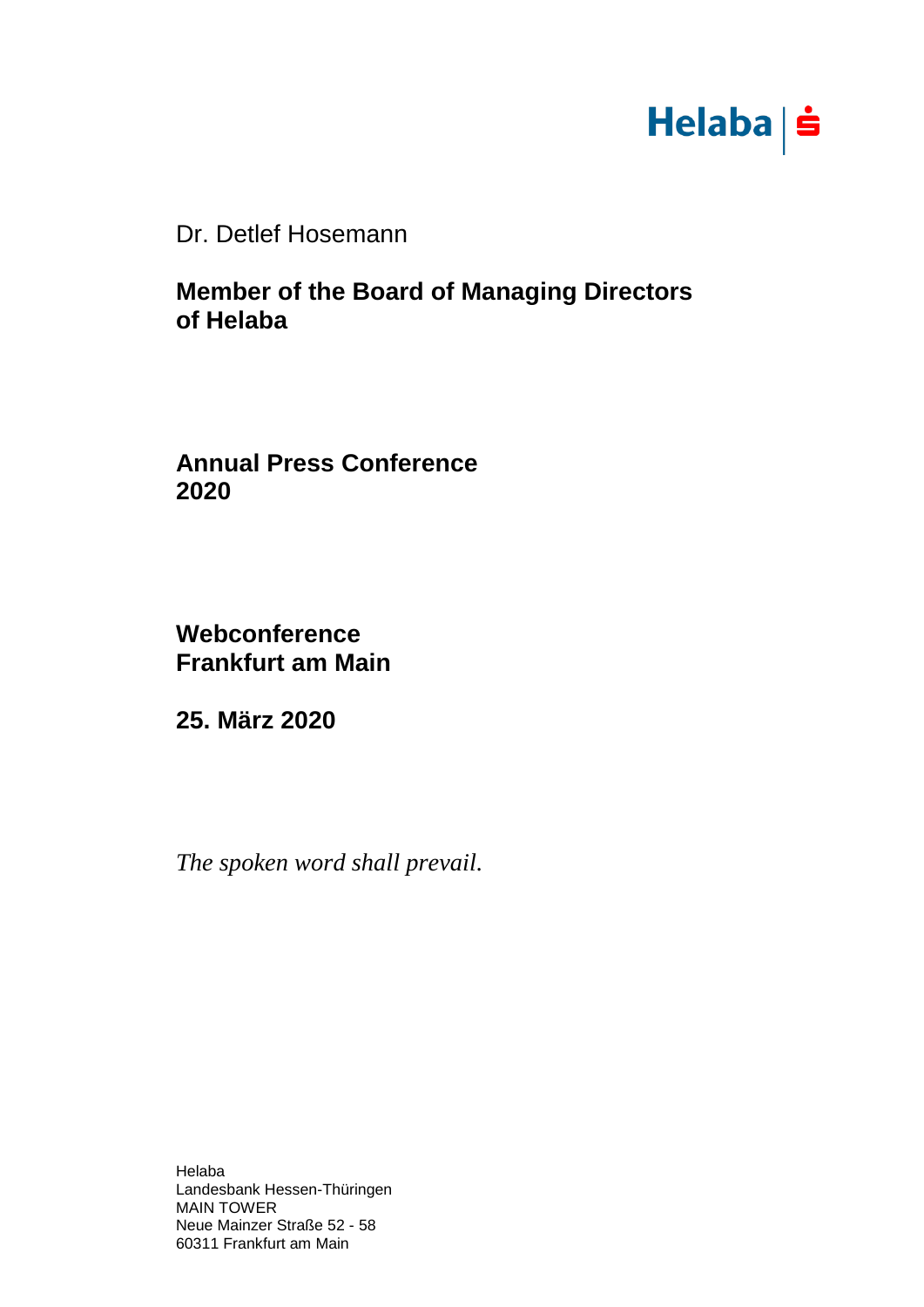Ladies and Gentlemen,

I would now like to go into more detail about the development of the Helaba Group's balance sheet and income statement. You have already seen that we significantly increased both our consolidated net profit and our total assets in 2019. This is also, but not only, a result of inorganic growth, especially the acquisition of Dexia Kommunalbank Deutschland AG - which was renamed as Kofiba.

Let me start with the development of the **balance sheet**:

Overall, the **balance sheet total** rose by almost 44 billion euros, or 27 percent, to 207 billion euros.

This increase is primarily attributable to three effects: the acquisition of KOFIBA, a very good level of new customer business and strong cash and cash equivalents from inflows on the liabilities side

The first two effects were reflected, in particular, in **loans and advances to customers**. These increased by 18.1 billion euros, or almost 19 percent, to roughly 114 billion euros. The addition of KOFIBA resulted in an increase of 11.7 billion euros. The remaining 6.4 billion euros are attributable to the encouraging volume of new business and - to a lesser extent - to the acquisition of a loan portfolio from DVB.

Loans and advances to customers are the balance sheet item that most closely reflects our business model. In this sense, the increase in this item demonstrates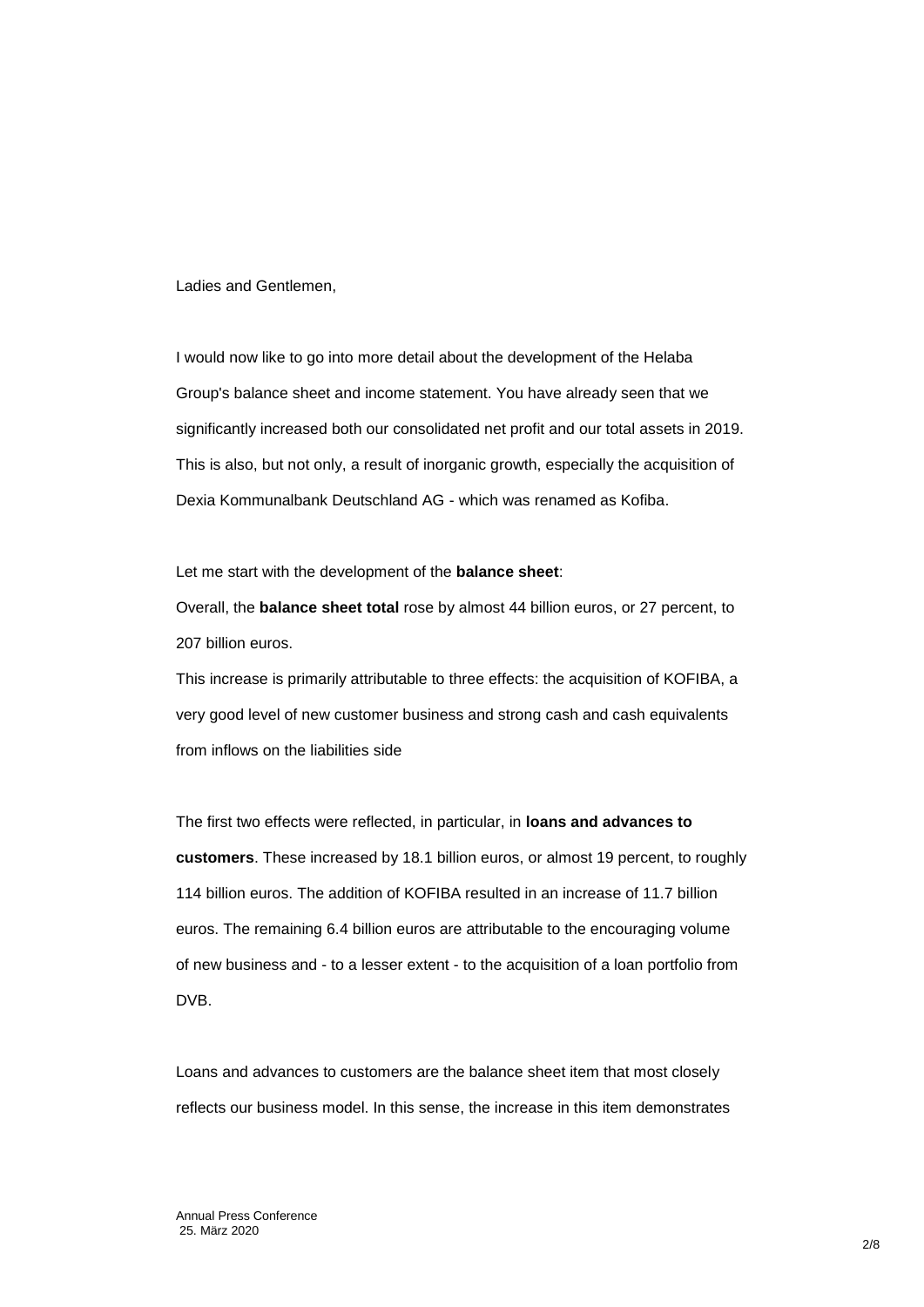the effectiveness of our business model and also shows that the acquisitions represent a sensible strategic complement to our activities.

**Assets held for trading** and **non-trading financial instruments measured at fair value** increased by a total of around 12.2 billion euros. Most of this increase is attributable to the inclusion of KOFIBA. The higher valuation of derivatives, which was due to the lower interest rate level, also had an impact here

The main changes on the **liabilities side** were similarly a result of the addition of KOFIBA and the lower interest rate level. Helaba's **refinancing structure** remains well diversified, both in terms of products and investor groups.

I would now like to come to our **profit and loss statement**.

The **consolidated net profit before tax** in the 2019 financial year, which amounted to 533 million euros, was considerably higher than the previous year's figure of 443 million euros and also above our target.

**Net interest income** increased by 11 percent to almost 1.2 billion euros. This was partly a result of growth in the loan portfolio. The higher net interest income is very encouraging, especially given the fact that negative interest rates had an even greater adverse impact and that interest earnings from retail activities, particularly at Frankfurter Sparkasse and LBS, were significantly lower. Early repayments, which occurred in 2019 to a lesser extent than in previous years, were offset by new business with good margins.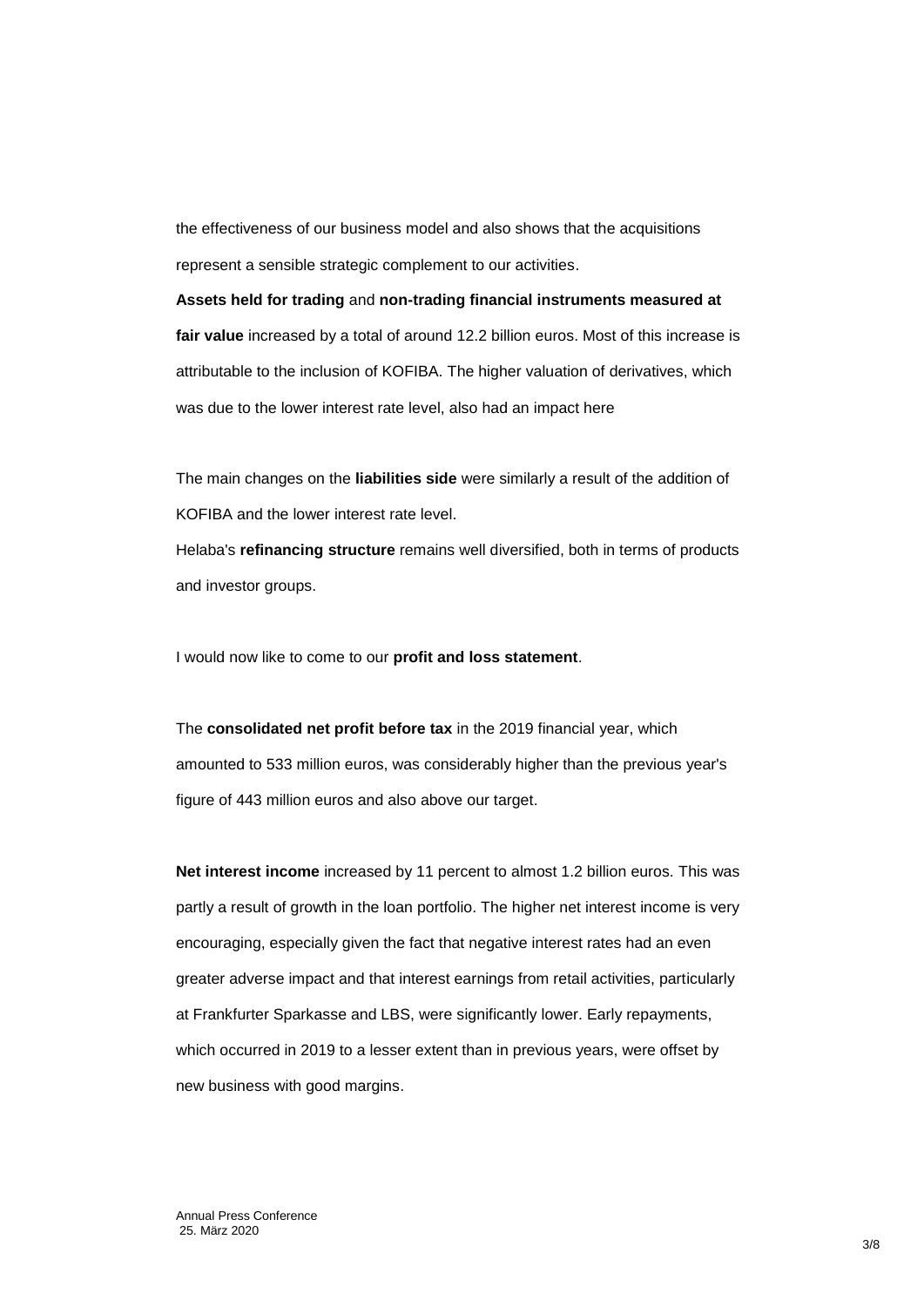**Provisions for losses on loans and advances** rose significantly year-on-year and now stand at minus 86 million euros. This increase can be viewed as a step towards normalisation, with loan loss provisions in 2019 still below their planned target. Of these 86 million euros, 30 million euros are accounted for by net allocations to individual valuation adjustments, in other words specifically expected defaults. The remainder is attributable to early provisioning for exposures that are not acutely at risk of default. This also includes a so-called management adjustment of 31 million euros. That is, we increased the provision beyond its calculated value.

**Net fee and commission income** amounted to 395 million euros, which is significantly above the previous year and also above target. Fees and commissions from lending and guarantee activities, asset management and payment transactions, including account management, saw particularly welcome growth. Net fee and commission income accounts for about 20 percent of the bank's operating earnings.

**Net income from fair value measurement** mainly comprises net trading income and valuation gains or losses on banking book derivatives. It is accordingly volatile and, at 143 million euros, more than tripled compared with the previous year. In 2019, net trading income had to absorb valuation losses from the further decline in interest rates. Client-driven capital market activities developed positively.

**Other net income** includes operating income from property management activities on the one hand as well as dividend income and other earnings components on the other. Other net income increased by 17 million euros to 387 million euros.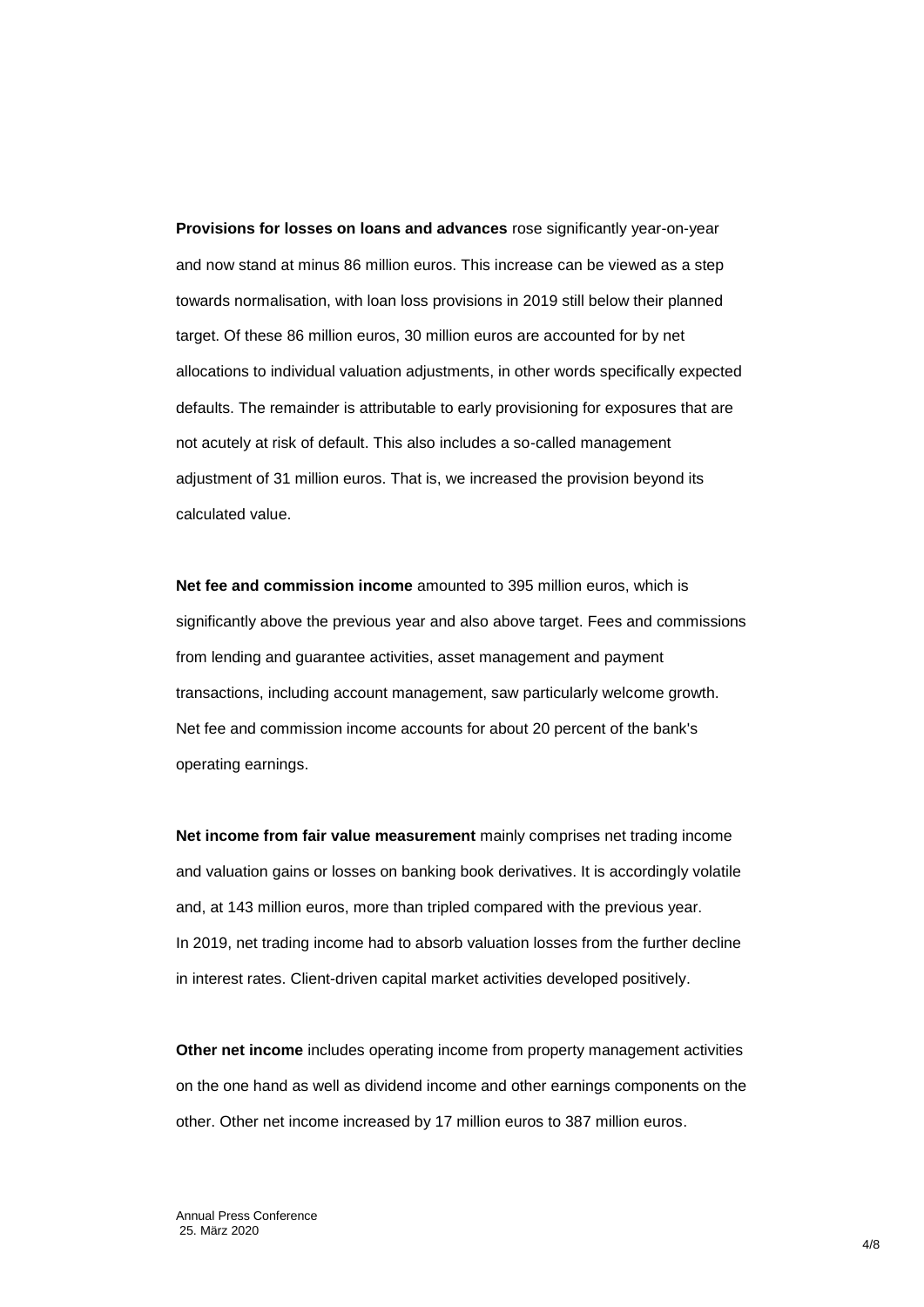The management of our subsidiary GWH's real estate portfolio made the most significant contribution to other net income. The balance of rental income, operating costs and sales generated earnings of 214 million euros, which represents an increase of 6 percent on the previous year.

In addition, other net income in 2019 was characterised by two opposite nonrecurring effects:

On the one hand, the first-time consolidation of KOFIBA had a positive effect of 125 million euros. On the other hand, it also includes a charge of 71 million euros in the form of a restructuring provision for the "Scope" efficiency programme.

At 1.5 billion euros, **general and administrative expenses** were 70 million euros higher than in the previous year. Personnel expenses accounted for 683 million euros, after 655 million euros in the previous year. The increase of 28 million euros in personnel expenses is mainly due to rises in collectively bargained salaries. In addition, the average number of employees rose by 116 to 6,243. The increase in the number of employees is largely a result of an expansion in the activities of subsidiaries and the addition of KOFIBA.

Other administrative expenses declined by 8 million euros to 711 million euros, while scheduled depreciation and amortisation increased by 50 million euros to 127 million euros. These changes include a postponement in the recognition of items due to changes in the way leases are accounted for. This led to an increase of 42 million euros in depreciation and amortisation, which is offset by a "saving" in rental expenses of a similar amount. Adjusted for this effect, non-staff costs increased by approximately 34 million euros. The following factors are responsible for this: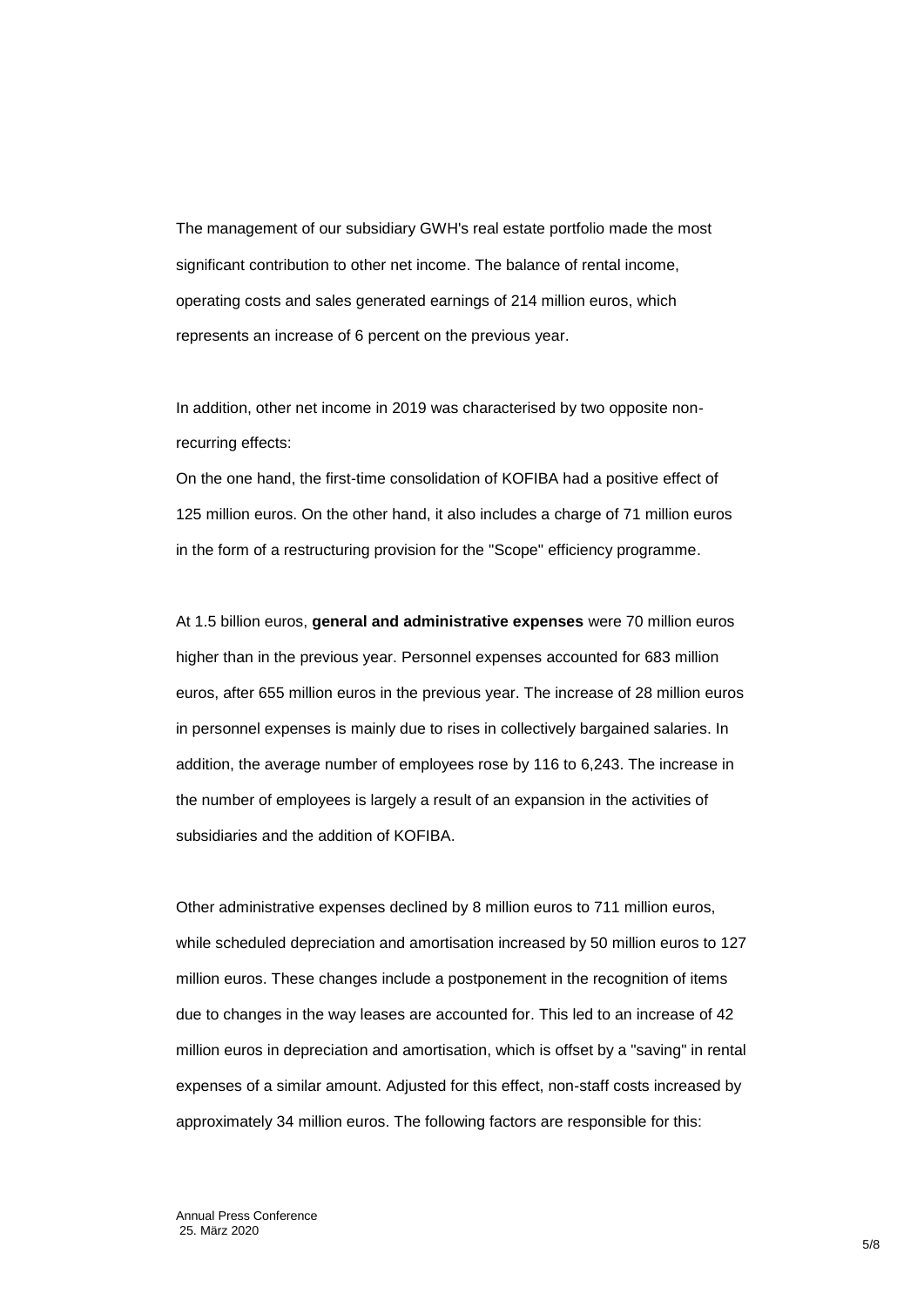- Higher allocations from the S-Group's institutional protection schemes due to support measures for NordLB
- The integration of KOFIBA and
- Costs for Project Scope.

Overall, the **consolidated net profit before tax** amounted to 533 million euros, which is higher than the previous year and above target. Even when adjusted for the aforementioned two non-recurring effects, this would still be the case. This shows that 2019 was underpinned by strong operating business, which is reflected in increased net interest and net fee and commission income.

The tax burden for 2019, at 53 million euros, is rather low. This was primarily due to the largely tax-free accrued income from KOFIBA as well as to relief from excessive tax expenses in previous years.

The **consolidated net profit after tax** stood at 480 million euros. This is sufficient to further strengthen the bank's equity in addition to paying out a dividend to the owners and after servicing AT-1 bonds.

Having presented the consolidated figures, I would now like to give you a brief overview of the bank's most important business segments:

At 257 million euros, pre-tax earnings in the **Real Estate** segment were slightly higher than in the previous year and were driven by good operating income and a low level of risk provisioning.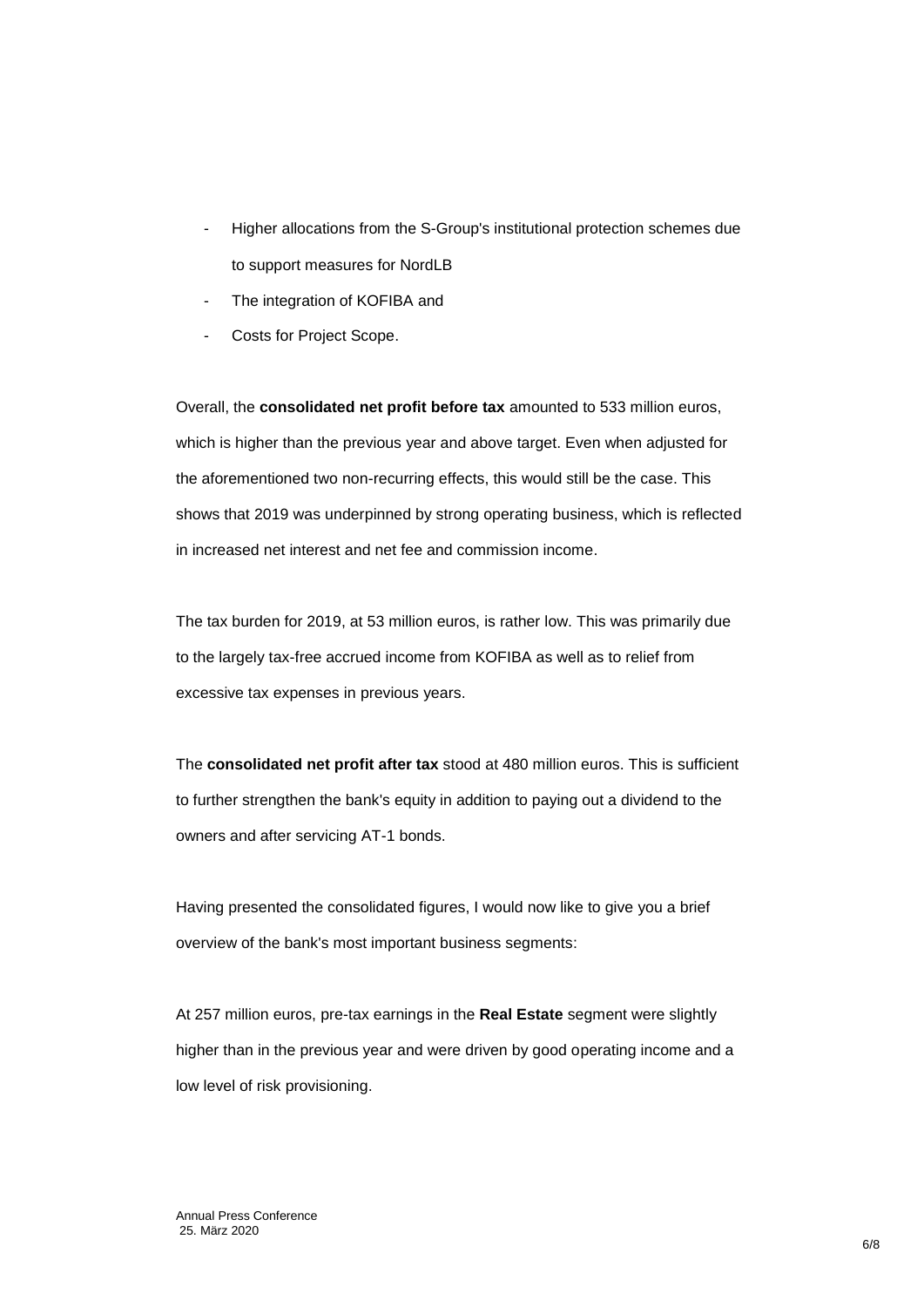In the **Corporates and Markets** segment, net earnings of 61 million euros were significantly lower than in the previous year. While Corporate Finance lending activities and the client-driven capital market business developed positively, a considerable increase in loan loss provisions, valuation haircuts on derivatives, higher administrative expenses and project costs weighed on this segment's result.

The **Retail & Asset Management** segment comprises the business activities of Frankfurter Sparkasse, Frankfurter Bankgesellschaft, Helaba Invest, Landesbausparkasse Hessen-Thüringen and GWH. At 188 million euros, this segment's net income was somewhat lower than that of the previous year. While earnings were on a par with the previous year, higher administrative expenses due to investments in the expansion of business activities were responsible for the decline.

The **WIBank** business segment encompasses public development activities on behalf of the State of Hesse. As a result of higher net interest income, this segment generated earnings of 27 million euros, which was higher than in the previous year.

The **Other** segment represents earnings contributions and expenses that cannot be allocated to the business segments. In the 2019 financial year, this segment's result was impacted by the first-time consolidation of KOFIBA and the restructuring provision, so that the net result of minus 25 million euros was significantly better than in the previous year.